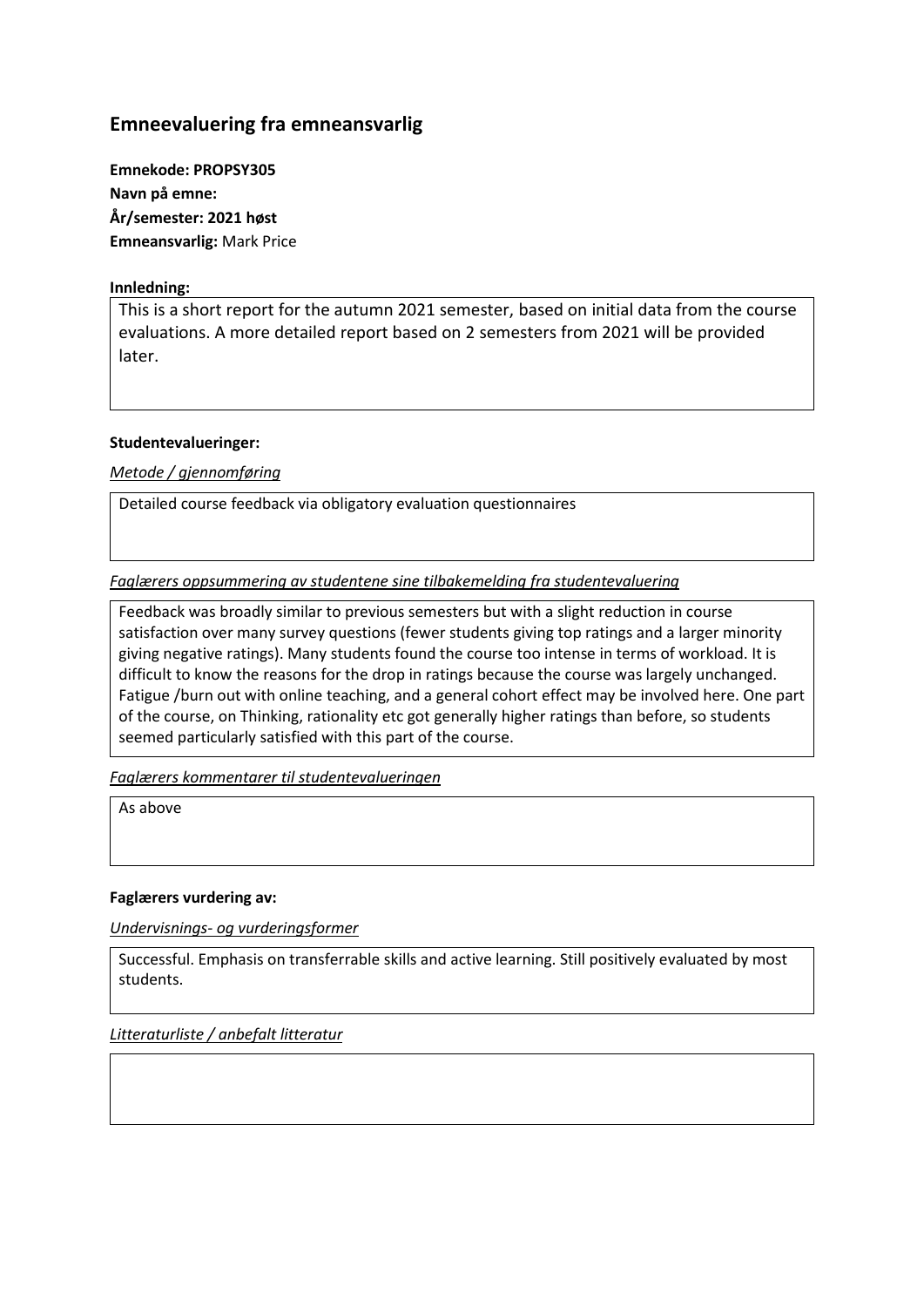*Vurdering av om framdrift og opplegg er i samsvar med målene for emne og program*

Yes

*Eventuelle erfaringer fra andre som bidrar i undervisningen på emnet, både studenter og ansatte*

#### **Rammevilkår:**

*Lokale og undervisningsutstyr*

Course was run online

*Andre forhold*

# **Praksis / arbeidsrelevans:**

*Hvis relevant*

# **Oppfølging:**

*Strykprosent:* -

# **Eventuell fagfellevurdering**

#### **Egenevaluering:**

*Hva har fungert godt dette året og hva har ikke fungert så god?*

See above.